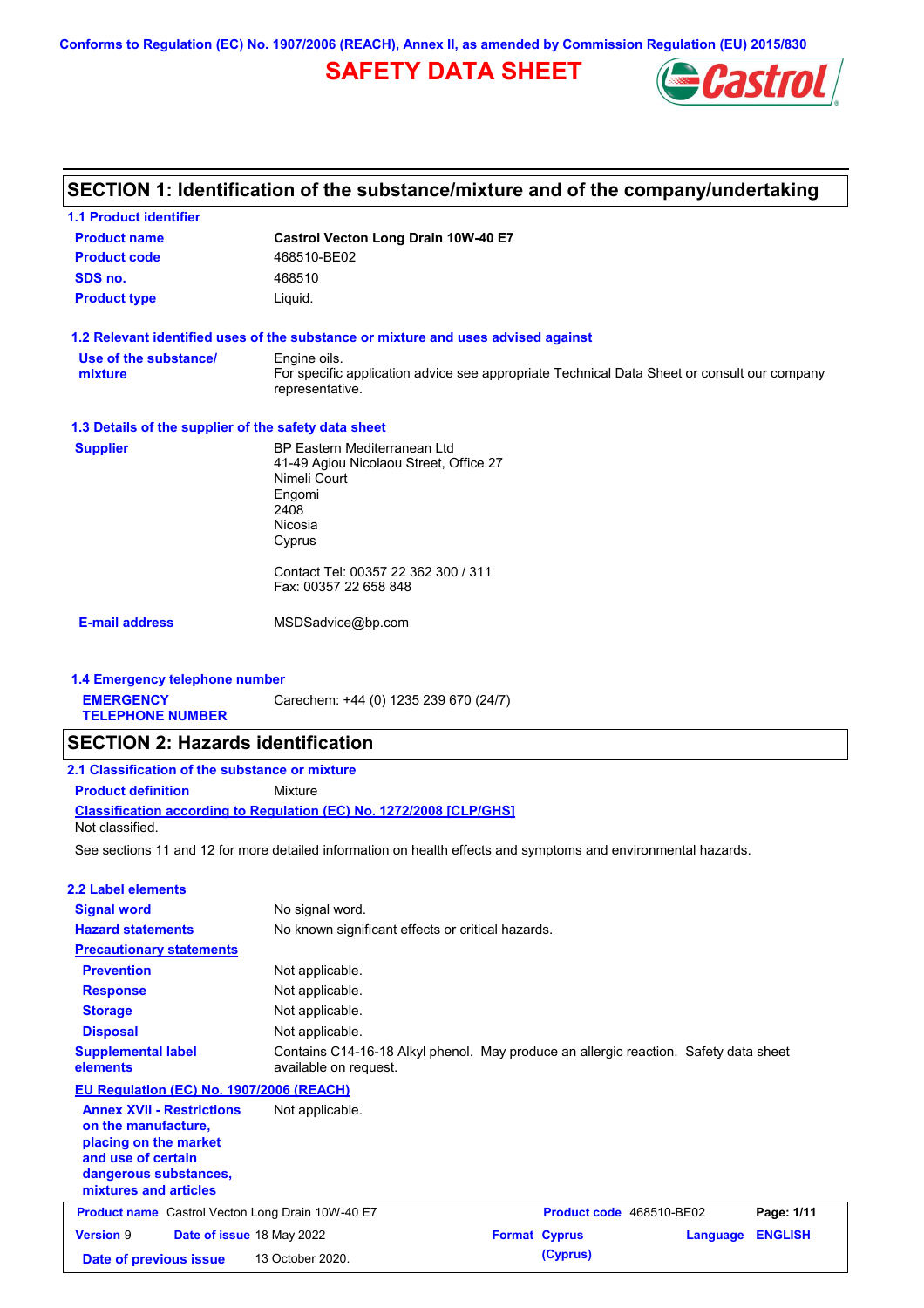## **SECTION 2: Hazards identification**

| Special packaging requirements                                                                                           |                                                                                                                                                                                                                                                                                                                                                                        |
|--------------------------------------------------------------------------------------------------------------------------|------------------------------------------------------------------------------------------------------------------------------------------------------------------------------------------------------------------------------------------------------------------------------------------------------------------------------------------------------------------------|
| <b>Containers to be fitted</b><br>with child-resistant<br>fastenings                                                     | Not applicable.                                                                                                                                                                                                                                                                                                                                                        |
| <b>Tactile warning of danger</b>                                                                                         | Not applicable.                                                                                                                                                                                                                                                                                                                                                        |
| 2.3 Other hazards                                                                                                        |                                                                                                                                                                                                                                                                                                                                                                        |
| <b>Results of PBT and vPvB</b><br>assessment                                                                             | Product does not meet the criteria for PBT or vPvB according to Regulation (EC) No. 1907/2006,<br>Annex XIII.                                                                                                                                                                                                                                                          |
| <b>Product meets the criteria</b><br>for PBT or vPvB according<br>to Regulation (EC) No.<br><b>1907/2006, Annex XIII</b> | This mixture does not contain any substances that are assessed to be a PBT or a vPvB.                                                                                                                                                                                                                                                                                  |
| Other hazards which do<br>not result in classification                                                                   | Defatting to the skin.<br>USED ENGINE OILS<br>Used engine oil may contain hazardous components which have the potential to cause skin<br>cancer.<br>See Toxicological Information, section 11 of this Safety Data Sheet.<br>Experimental data on one or more of the components has been used to determine all or part of<br>the hazard classification of this product. |

### **SECTION 3: Composition/information on ingredients**

#### **3.2 Mixtures**

**Mixture Product definition**

Highly refined base oil (IP 346 DMSO extract < 3%). Proprietary performance additives.

| <b>Product/ingredient</b><br>name                                                               | <b>Identifiers</b>                                                                   | $\frac{9}{6}$ | <b>Regulation (EC) No.</b><br>1272/2008 [CLP]                      | <b>Type</b> |
|-------------------------------------------------------------------------------------------------|--------------------------------------------------------------------------------------|---------------|--------------------------------------------------------------------|-------------|
| Distillates (petroleum), hydrotreated<br>heavy paraffinic                                       | REACH #: 01-2119484627-25<br>EC: 265-157-1<br>CAS: 64742-54-7<br>Index: 649-467-00-8 | -≤5           | Asp. Tox. 1, H304                                                  | [1]         |
| zinc bis $[O-(6-methylheptyl)]$ bis $[O-(6-methylhept/l)]$<br>(sec-butyl)] bis(dithiophosphate) | REACH #: 01-2119543726-33<br>EC: 298-577-9<br>CAS: 93819-94-4                        | < 2.5         | Skin Irrit. 2, H315<br>Eye Dam. 1, H318<br>Aquatic Chronic 2, H411 | [1]         |
| C14-16-18 Alkyl phenol                                                                          | REACH #: 01-2119498288-19                                                            | -≤3           | Skin Sens. 1B, H317<br>STOT RE 2, H373                             | [1]         |

### Type

[1] Substance classified with a health or environmental hazard

[2] Substance with a workplace exposure limit

[3] Substance meets the criteria for PBT according to Regulation (EC) No. 1907/2006, Annex XIII

[4] Substance meets the criteria for vPvB according to Regulation (EC) No. 1907/2006, Annex XIII

[5] Substance of equivalent concern

[6] Additional disclosure due to company policy

Occupational exposure limits, if available, are listed in Section 8.

### **SECTION 4: First aid measures**

#### Do not induce vomiting unless directed to do so by medical personnel. Get medical attention if symptoms occur. In case of contact, immediately flush eyes with plenty of water for at least 15 minutes. Eyelids should be held away from the eyeball to ensure thorough rinsing. Check for and remove any contact lenses. Get medical attention. **4.1 Description of first aid measures** If inhaled, remove to fresh air. Get medical attention if symptoms occur. **Ingestion Inhalation Eye contact Protection of first-aiders** No action shall be taken involving any personal risk or without suitable training. It may be dangerous to the person providing aid to give mouth-to-mouth resuscitation. **Skin contact** Wash skin thoroughly with soap and water or use recognised skin cleanser. Remove contaminated clothing and shoes. Wash clothing before reuse. Clean shoes thoroughly before reuse. Get medical attention if irritation develops.

### **4.2 Most important symptoms and effects, both acute and delayed**

See Section 11 for more detailed information on health effects and symptoms.

| <b>Product name</b> Castrol Vecton Long Drain 10W-40 E7 |  | <b>Product code</b> 468510-BE02  |  | Page: 2/11           |                         |  |
|---------------------------------------------------------|--|----------------------------------|--|----------------------|-------------------------|--|
| <b>Version 9</b>                                        |  | <b>Date of issue 18 May 2022</b> |  | <b>Format Cyprus</b> | <b>Language ENGLISH</b> |  |
| Date of previous issue                                  |  | 13 October 2020.                 |  | (Cyprus)             |                         |  |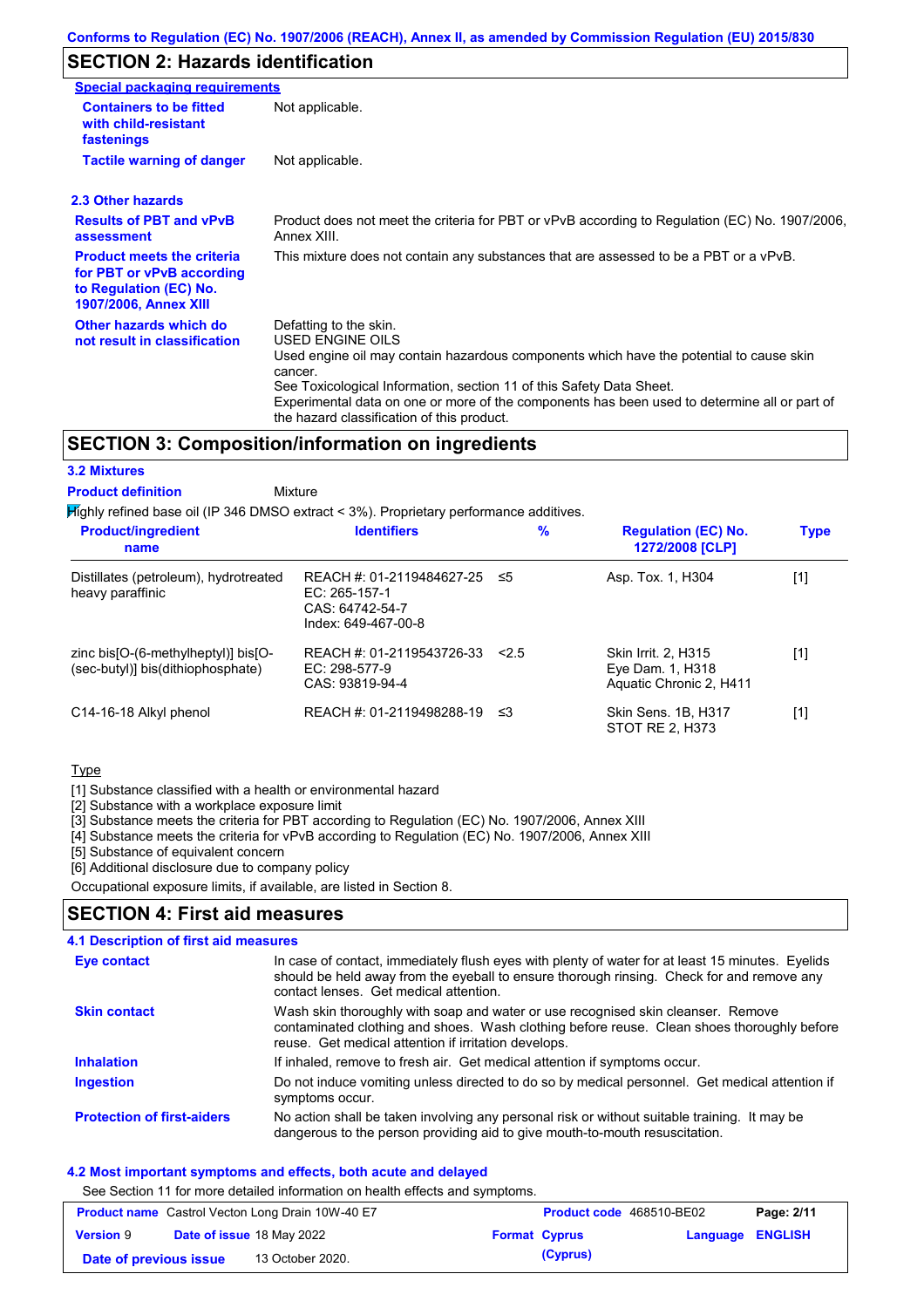# **SECTION 4: First aid measures**

| <b>Potential acute health effects</b> |                                                                                                                                                           |
|---------------------------------------|-----------------------------------------------------------------------------------------------------------------------------------------------------------|
| <b>Inhalation</b>                     | Vapour inhalation under ambient conditions is not normally a problem due to low vapour<br>pressure.                                                       |
| <b>Ingestion</b>                      | No known significant effects or critical hazards.                                                                                                         |
| <b>Skin contact</b>                   | Defatting to the skin. May cause skin dryness and irritation. Not considered a skin sensitizer.<br>Based on data available for this or related materials. |
| <b>Eye contact</b>                    | Not classified as an eye irritant. Based on data available for this or related materials.                                                                 |
|                                       | Delayed and immediate effects as well as chronic effects from short and long-term exposure                                                                |
| <b>Inhalation</b>                     | Overexposure to the inhalation of airborne droplets or aerosols may cause irritation of the<br>respiratory tract.                                         |
| <b>Ingestion</b>                      | Ingestion of large quantities may cause nausea and diarrhoea.                                                                                             |
| <b>Skin contact</b>                   | Prolonged or repeated contact can defat the skin and lead to irritation and/or dermatitis.                                                                |
| Eye contact                           | Potential risk of transient stinging or redness if accidental eye contact occurs.                                                                         |

### **4.3 Indication of any immediate medical attention and special treatment needed**

**Notes to physician** Treatment should in general be symptomatic and directed to relieving any effects.

| <b>SECTION 5: Firefighting measures</b>                   |                                                                                                                                                                                                                                                                                                                                                                   |  |  |
|-----------------------------------------------------------|-------------------------------------------------------------------------------------------------------------------------------------------------------------------------------------------------------------------------------------------------------------------------------------------------------------------------------------------------------------------|--|--|
| 5.1 Extinguishing media                                   |                                                                                                                                                                                                                                                                                                                                                                   |  |  |
| <b>Suitable extinguishing</b><br>media                    | In case of fire, use foam, dry chemical or carbon dioxide extinguisher or spray.                                                                                                                                                                                                                                                                                  |  |  |
| <b>Unsuitable extinguishing</b><br>media                  | Do not use water jet. The use of a water jet may cause the fire to spread by splashing the<br>burning product.                                                                                                                                                                                                                                                    |  |  |
| 5.2 Special hazards arising from the substance or mixture |                                                                                                                                                                                                                                                                                                                                                                   |  |  |
| <b>Hazards from the</b><br>substance or mixture           | In a fire or if heated, a pressure increase will occur and the container may burst.                                                                                                                                                                                                                                                                               |  |  |
| <b>Hazardous combustion</b><br>products                   | Combustion products may include the following:<br>carbon oxides (CO, CO <sub>2</sub> ) (carbon monoxide, carbon dioxide)                                                                                                                                                                                                                                          |  |  |
| 5.3 Advice for firefighters                               |                                                                                                                                                                                                                                                                                                                                                                   |  |  |
| <b>Special precautions for</b><br>fire-fighters           | No action shall be taken involving any personal risk or without suitable training. Promptly<br>isolate the scene by removing all persons from the vicinity of the incident if there is a fire.                                                                                                                                                                    |  |  |
| <b>Special protective</b><br>equipment for fire-fighters  | Fire-fighters should wear appropriate protective equipment and self-contained breathing<br>apparatus (SCBA) with a full face-piece operated in positive pressure mode. Clothing for fire-<br>fighters (including helmets, protective boots and gloves) conforming to European standard EN<br>469 will provide a basic level of protection for chemical incidents. |  |  |

### **SECTION 6: Accidental release measures**

### **6.1 Personal precautions, protective equipment and emergency procedures**

| For non-emergency<br>personnel                           | No action shall be taken involving any personal risk or without suitable training. Evacuate<br>surrounding areas. Keep unnecessary and unprotected personnel from entering. Do not touch<br>or walk through spilt material. Floors may be slippery; use care to avoid falling. Put on<br>appropriate personal protective equipment.                                                            |                          |          |                |
|----------------------------------------------------------|------------------------------------------------------------------------------------------------------------------------------------------------------------------------------------------------------------------------------------------------------------------------------------------------------------------------------------------------------------------------------------------------|--------------------------|----------|----------------|
| For emergency responders                                 | Entry into a confined space or poorly ventilated area contaminated with vapour, mist or fume is<br>extremely hazardous without the correct respiratory protective equipment and a safe system of<br>work. Wear self-contained breathing apparatus. Wear a suitable chemical protective suit.<br>Chemical resistant boots. See also the information in "For non-emergency personnel".           |                          |          |                |
| <b>6.2 Environmental</b><br>precautions                  | Avoid dispersal of spilt material and runoff and contact with soil, waterways, drains and sewers.<br>Inform the relevant authorities if the product has caused environmental pollution (sewers,<br>waterways, soil or air).                                                                                                                                                                    |                          |          |                |
| 6.3 Methods and material for containment and cleaning up |                                                                                                                                                                                                                                                                                                                                                                                                |                          |          |                |
| <b>Small spill</b>                                       | Stop leak if without risk. Move containers from spill area. Absorb with an inert material and<br>place in an appropriate waste disposal container. Dispose of via a licensed waste disposal<br>contractor.                                                                                                                                                                                     |                          |          |                |
| Large spill                                              | Stop leak if without risk. Move containers from spill area. Prevent entry into sewers, water<br>courses, basements or confined areas. Contain and collect spillage with non-combustible,<br>absorbent material e.g. sand, earth, vermiculite or diatomaceous earth and place in container<br>for disposal according to local regulations. Dispose of via a licensed waste disposal contractor. |                          |          |                |
| <b>Product name</b> Castrol Vecton Long Drain 10W-40 E7  |                                                                                                                                                                                                                                                                                                                                                                                                | Product code 468510-BE02 |          | Page: 3/11     |
| <b>Version 9</b><br>Date of issue 18 May 2022            |                                                                                                                                                                                                                                                                                                                                                                                                | <b>Format Cyprus</b>     | Language | <b>ENGLISH</b> |
| Date of previous issue                                   | 13 October 2020.                                                                                                                                                                                                                                                                                                                                                                               | (Cyprus)                 |          |                |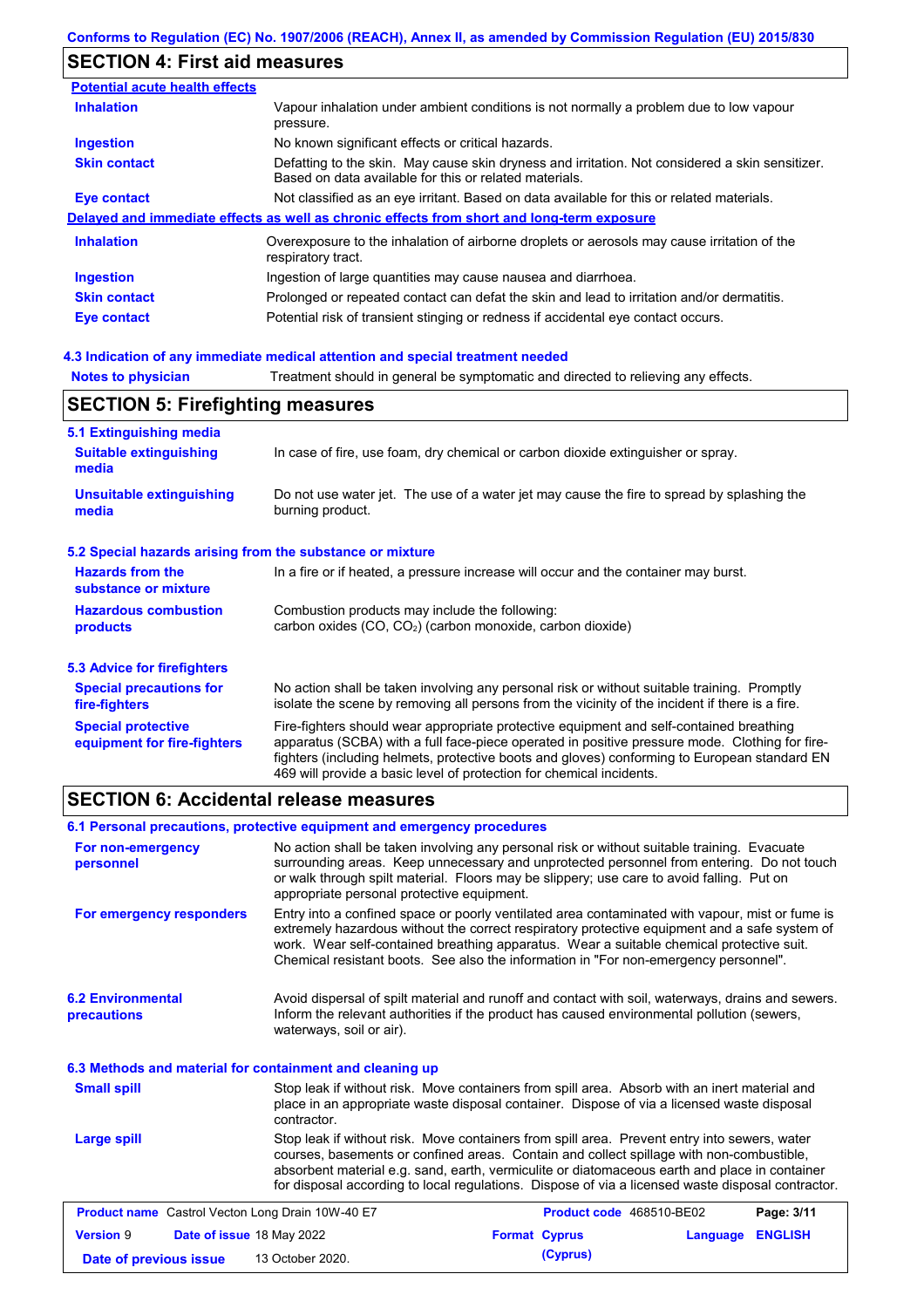### **SECTION 6: Accidental release measures**

| 6.4 Reference to other<br><b>sections</b> | See Section 1 for emergency contact information.<br>See Section 5 for firefighting measures.<br>See Section 8 for information on appropriate personal protective equipment.<br>See Section 12 for environmental precautions.<br>See Section 13 for additional waste treatment information. |
|-------------------------------------------|--------------------------------------------------------------------------------------------------------------------------------------------------------------------------------------------------------------------------------------------------------------------------------------------|
|                                           |                                                                                                                                                                                                                                                                                            |

## **SECTION 7: Handling and storage**

#### **7.1 Precautions for safe handling**

| <b>Protective measures</b>                                                           | Put on appropriate personal protective equipment.                                                                                                                                                                                                                                                                                                                                                                                                                                        |
|--------------------------------------------------------------------------------------|------------------------------------------------------------------------------------------------------------------------------------------------------------------------------------------------------------------------------------------------------------------------------------------------------------------------------------------------------------------------------------------------------------------------------------------------------------------------------------------|
| <b>Advice on general</b><br>occupational hygiene                                     | Eating, drinking and smoking should be prohibited in areas where this material is handled,<br>stored and processed. Wash thoroughly after handling. Remove contaminated clothing and<br>protective equipment before entering eating areas. See also Section 8 for additional<br>information on hygiene measures.                                                                                                                                                                         |
| <b>7.2 Conditions for safe</b><br>storage, including any<br><i>incompatibilities</i> | Store in accordance with local regulations. Store in a dry, cool and well-ventilated area, away<br>from incompatible materials (see Section 10). Keep away from heat and direct sunlight. Keep<br>container tightly closed and sealed until ready for use. Containers that have been opened must<br>be carefully resealed and kept upright to prevent leakage. Store and use only in equipment/<br>containers designed for use with this product. Do not store in unlabelled containers. |
| <b>Not suitable</b>                                                                  | Prolonged exposure to elevated temperature                                                                                                                                                                                                                                                                                                                                                                                                                                               |
| 7.3 Specific end use(s)                                                              |                                                                                                                                                                                                                                                                                                                                                                                                                                                                                          |

**Recommendations**

See section 1.2 and Exposure scenarios in annex, if applicable.

### **SECTION 8: Exposure controls/personal protection**

| <b>8.1 Control parameters</b>       |                                |
|-------------------------------------|--------------------------------|
| <b>Occupational exposure limits</b> | No exposure limit value known. |
| <b>Product/ingredient name</b>      | <b>Exposure limit values</b>   |
| No exposure limit value known.      |                                |

No exposure limit value known.

Whilst specific OELs for certain components may be shown in this section, other components may be present in any mist, vapour or dust produced. Therefore, the specific OELs may not be applicable to the product as a whole and are provided for guidance only.

**Recommended monitoring procedures** If this product contains ingredients with exposure limits, personal, workplace atmosphere or biological monitoring may be required to determine the effectiveness of the ventilation or other control measures and/or the necessity to use respiratory protective equipment. Reference should be made to monitoring standards, such as the following: European Standard EN 689 (Workplace atmospheres - Guidance for the assessment of exposure by inhalation to chemical agents for comparison with limit values and measurement strategy) European Standard EN 14042 (Workplace atmospheres - Guide for the application and use of procedures for the assessment of exposure to chemical and biological agents) European Standard EN 482 (Workplace atmospheres - General requirements for the performance of procedures for the measurement of chemical agents) Reference to national guidance documents for methods for the determination of hazardous substances will also be required.

**Derived No Effect Level**

No DNELs/DMELs available.

### **Predicted No Effect Concentration**

No PNECs available

### **Appropriate engineering controls** Provide exhaust ventilation or other engineering controls to keep the relevant airborne concentrations below their respective occupational exposure limits. All activities involving chemicals should be assessed for their risks to health, to ensure exposures are adequately controlled. Personal protective equipment should only be considered after other forms of control measures (e.g. engineering controls) have been suitably evaluated. Personal protective equipment should conform to appropriate standards, be suitable for use, be kept in good condition and properly maintained. Your supplier of personal protective equipment should be consulted for advice on selection and appropriate standards. For further information contact your national organisation for standards. The final choice of protective equipment will depend upon a risk assessment. It is important to ensure that all items of personal protective equipment are compatible. **8.2 Exposure controls Individual protection measures**

| <b>Product name</b> Castrol Vecton Long Drain 10W-40 E7 |                                  | <b>Product code</b> 468510-BE02 |                      | Page: 4/11 |                         |  |
|---------------------------------------------------------|----------------------------------|---------------------------------|----------------------|------------|-------------------------|--|
| <b>Version 9</b>                                        | <b>Date of issue 18 May 2022</b> |                                 | <b>Format Cyprus</b> |            | <b>Language ENGLISH</b> |  |
| Date of previous issue                                  |                                  | 13 October 2020.                |                      | (Cyprus)   |                         |  |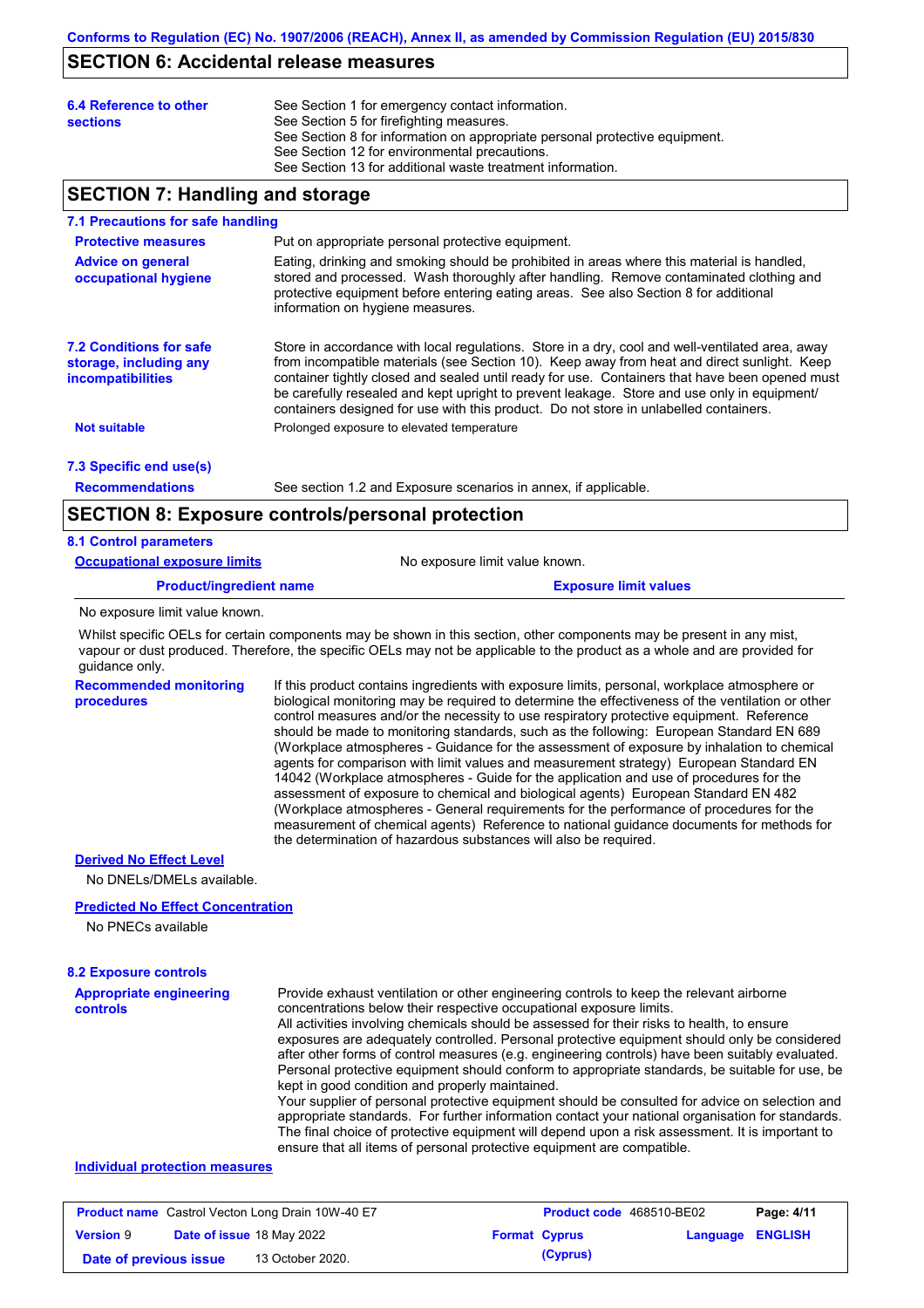# **SECTION 8: Exposure controls/personal protection**

| <b>Hygiene measures</b>                              | Wash hands, forearms and face thoroughly after handling chemical products, before eating,<br>smoking and using the lavatory and at the end of the working period. Ensure that eyewash<br>stations and safety showers are close to the workstation location.                                                                                                                                                                                                                                                                                                                                                                                       |
|------------------------------------------------------|---------------------------------------------------------------------------------------------------------------------------------------------------------------------------------------------------------------------------------------------------------------------------------------------------------------------------------------------------------------------------------------------------------------------------------------------------------------------------------------------------------------------------------------------------------------------------------------------------------------------------------------------------|
| <b>Respiratory protection</b>                        | In case of insufficient ventilation, wear suitable respiratory equipment.<br>The correct choice of respiratory protection depends upon the chemicals being handled, the<br>conditions of work and use, and the condition of the respiratory equipment. Safety procedures<br>should be developed for each intended application. Respiratory protection equipment should<br>therefore be chosen in consultation with the supplier/manufacturer and with a full assessment<br>of the working conditions.                                                                                                                                             |
| <b>Eye/face protection</b><br><b>Skin protection</b> | Safety glasses with side shields.                                                                                                                                                                                                                                                                                                                                                                                                                                                                                                                                                                                                                 |
| <b>Hand protection</b>                               | <b>General Information:</b>                                                                                                                                                                                                                                                                                                                                                                                                                                                                                                                                                                                                                       |
|                                                      | Because specific work environments and material handling practices vary, safety procedures<br>should be developed for each intended application. The correct choice of protective gloves<br>depends upon the chemicals being handled, and the conditions of work and use. Most gloves<br>provide protection for only a limited time before they must be discarded and replaced (even the<br>best chemically resistant gloves will break down after repeated chemical exposures).                                                                                                                                                                  |
|                                                      | Gloves should be chosen in consultation with the supplier / manufacturer and taking account of<br>a full assessment of the working conditions.                                                                                                                                                                                                                                                                                                                                                                                                                                                                                                    |
|                                                      | Recommended: Nitrile gloves.<br><b>Breakthrough time:</b>                                                                                                                                                                                                                                                                                                                                                                                                                                                                                                                                                                                         |
|                                                      | Breakthrough time data are generated by glove manufacturers under laboratory test conditions<br>and represent how long a glove can be expected to provide effective permeation resistance. It<br>is important when following breakthrough time recommendations that actual workplace<br>conditions are taken into account. Always consult with your glove supplier for up-to-date<br>technical information on breakthrough times for the recommended glove type.<br>Our recommendations on the selection of gloves are as follows:                                                                                                                |
|                                                      | Continuous contact:                                                                                                                                                                                                                                                                                                                                                                                                                                                                                                                                                                                                                               |
|                                                      | Gloves with a minimum breakthrough time of 240 minutes, or >480 minutes if suitable gloves<br>can be obtained.<br>If suitable gloves are not available to offer that level of protection, gloves with shorter<br>breakthrough times may be acceptable as long as appropriate glove maintenance and<br>replacement regimes are determined and adhered to.                                                                                                                                                                                                                                                                                          |
|                                                      | Short-term / splash protection:                                                                                                                                                                                                                                                                                                                                                                                                                                                                                                                                                                                                                   |
|                                                      | Recommended breakthrough times as above.<br>It is recognised that for short-term, transient exposures, gloves with shorter breakthrough times<br>may commonly be used. Therefore, appropriate maintenance and replacement regimes must<br>be determined and rigorously followed.                                                                                                                                                                                                                                                                                                                                                                  |
|                                                      | <b>Glove Thickness:</b>                                                                                                                                                                                                                                                                                                                                                                                                                                                                                                                                                                                                                           |
|                                                      | For general applications, we recommend gloves with a thickness typically greater than 0.35 mm.                                                                                                                                                                                                                                                                                                                                                                                                                                                                                                                                                    |
|                                                      | It should be emphasised that glove thickness is not necessarily a good predictor of glove<br>resistance to a specific chemical, as the permeation efficiency of the glove will be dependent<br>on the exact composition of the glove material. Therefore, glove selection should also be based<br>on consideration of the task requirements and knowledge of breakthrough times.<br>Glove thickness may also vary depending on the glove manufacturer, the glove type and the<br>glove model. Therefore, the manufacturers' technical data should always be taken into account<br>to ensure selection of the most appropriate glove for the task. |
|                                                      | Note: Depending on the activity being conducted, gloves of varying thickness may be required<br>for specific tasks. For example:                                                                                                                                                                                                                                                                                                                                                                                                                                                                                                                  |
|                                                      | • Thinner gloves (down to 0.1 mm or less) may be required where a high degree of manual<br>dexterity is needed. However, these gloves are only likely to give short duration protection and<br>would normally be just for single use applications, then disposed of.                                                                                                                                                                                                                                                                                                                                                                              |
|                                                      | • Thicker gloves (up to 3 mm or more) may be required where there is a mechanical (as well<br>as a chemical) risk i.e. where there is abrasion or puncture potential.                                                                                                                                                                                                                                                                                                                                                                                                                                                                             |

| <b>Product name</b> Castrol Vecton Long Drain 10W-40 E7 |  |                                  |  | <b>Product code</b> 468510-BE02 | Page: 5/11              |  |
|---------------------------------------------------------|--|----------------------------------|--|---------------------------------|-------------------------|--|
| <b>Version 9</b>                                        |  | <b>Date of issue 18 May 2022</b> |  | <b>Format Cyprus</b>            | <b>Language ENGLISH</b> |  |
| Date of previous issue                                  |  | 13 October 2020.                 |  | (Cyprus)                        |                         |  |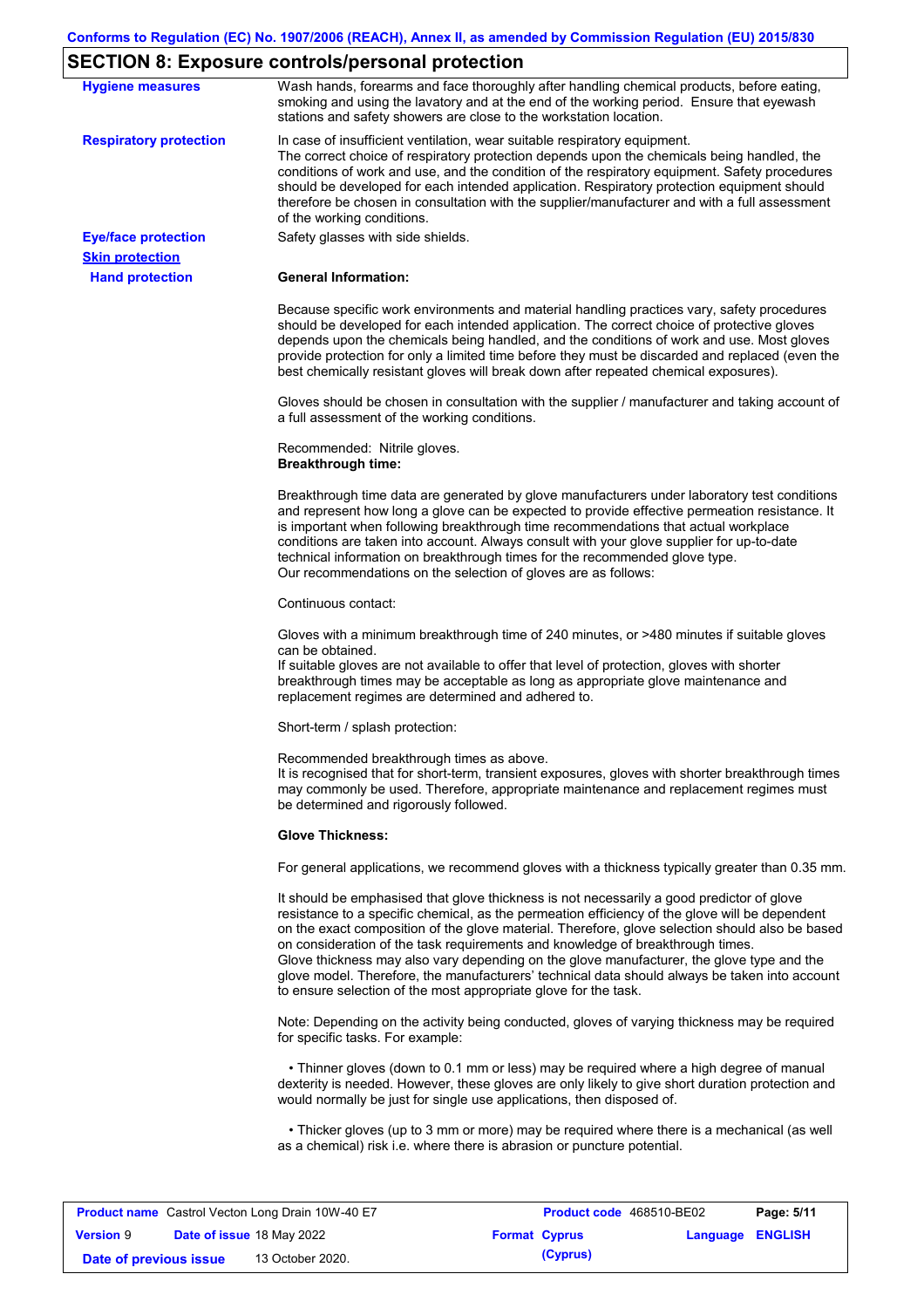# **SECTION 8: Exposure controls/personal protection**

| <b>Skin and body</b>                             | Use of protective clothing is good industrial practice.<br>Personal protective equipment for the body should be selected based on the task being<br>performed and the risks involved and should be approved by a specialist before handling this<br>product.<br>Cotton or polyester/cotton overalls will only provide protection against light superficial<br>contamination that will not soak through to the skin. Overalls should be laundered on a regular<br>basis. When the risk of skin exposure is high (e.g. when cleaning up spillages or if there is a |
|--------------------------------------------------|------------------------------------------------------------------------------------------------------------------------------------------------------------------------------------------------------------------------------------------------------------------------------------------------------------------------------------------------------------------------------------------------------------------------------------------------------------------------------------------------------------------------------------------------------------------|
| <b>Refer to standards:</b>                       | risk of splashing) then chemical resistant aprons and/or impervious chemical suits and boots<br>will be required.<br>Respiratory protection: EN 529<br>Gloves: EN 420, EN 374<br>Eye protection: EN 166<br>Filtering half-mask: EN 149<br>Filtering half-mask with valve: EN 405<br>Half-mask: EN 140 plus filter                                                                                                                                                                                                                                                |
|                                                  | Full-face mask: EN 136 plus filter<br>Particulate filters: EN 143<br>Gas/combined filters: EN 14387                                                                                                                                                                                                                                                                                                                                                                                                                                                              |
| <b>Environmental exposure</b><br><b>controls</b> | Emissions from ventilation or work process equipment should be checked to ensure they<br>comply with the requirements of environmental protection legislation. In some cases, fume<br>scrubbers, filters or engineering modifications to the process equipment will be necessary to<br>reduce emissions to acceptable levels.                                                                                                                                                                                                                                    |

# **SECTION 9: Physical and chemical properties**

The conditions of measurement of all properties are at standard temperature and pressure unless otherwise indicated.

### **9.1 Information on basic physical and chemical properties**

| <b>Appearance</b>                               |                                                |
|-------------------------------------------------|------------------------------------------------|
| <b>Physical state</b>                           | Liquid.                                        |
| <b>Colour</b>                                   | Amber. [Light]                                 |
| <b>Odour</b>                                    | Not available.                                 |
| <b>Odour threshold</b>                          | Not available.                                 |
| рH                                              | Not applicable.                                |
| <b>Melting point/freezing point</b>             | Not available.                                 |
| Initial boiling point and boiling<br>range      | Not available.                                 |
| <b>Pour point</b>                               | -42 °C                                         |
| <b>Flash point</b>                              | Closed cup: $210^{\circ}$ C (410 $^{\circ}$ F) |
| <b>Evaporation rate</b>                         | Not available.                                 |
| <b>Flammability (solid, gas)</b>                | Not available.                                 |
| Upper/lower flammability or<br>explosive limits | Not available.                                 |
| <b>Vapour pressure</b>                          | Not available.                                 |

|                                                         |                                                                                                                                             |        |         | Vapour Pressure at 20°C |          |                          | Vapour pressure at 50°C |                |
|---------------------------------------------------------|---------------------------------------------------------------------------------------------------------------------------------------------|--------|---------|-------------------------|----------|--------------------------|-------------------------|----------------|
|                                                         | Ingredient name mm Hg   kPa                                                                                                                 |        |         | <b>Method</b>           | mm<br>Hg | kPa                      | <b>Method</b>           |                |
|                                                         | Distillates (petroleum),<br>hydrotreated heavy<br>paraffinic                                                                                | < 0.08 | < 0.011 | <b>ASTM D 5191</b>      |          |                          |                         |                |
|                                                         | Distillates (petroleum),<br>hydrotreated heavy<br>paraffinic                                                                                | < 0.08 | < 0.011 | <b>ASTM D 5191</b>      |          |                          |                         |                |
| <b>Vapour density</b>                                   | Not available.                                                                                                                              |        |         |                         |          |                          |                         |                |
| <b>Relative density</b>                                 | Not available.                                                                                                                              |        |         |                         |          |                          |                         |                |
| <b>Density</b>                                          | $<$ 1000 kg/m <sup>3</sup> (<1 g/cm <sup>3</sup> ) at 15 <sup>°</sup> C                                                                     |        |         |                         |          |                          |                         |                |
| <b>Solubility(ies)</b>                                  | insoluble in water.                                                                                                                         |        |         |                         |          |                          |                         |                |
| <b>Partition coefficient: n-octanol/</b><br>water       | Mot applicable.                                                                                                                             |        |         |                         |          |                          |                         |                |
| <b>Auto-ignition temperature</b>                        | Not available.                                                                                                                              |        |         |                         |          |                          |                         |                |
| <b>Decomposition temperature</b>                        | Not available.                                                                                                                              |        |         |                         |          |                          |                         |                |
| <b>Viscosity</b>                                        | Kinematic: 86.3 mm <sup>2</sup> /s (86.3 cSt) at 40 $^{\circ}$ C<br>Kinematic: 12.5 to 16.3 mm <sup>2</sup> /s (12.5 to 16.3 cSt) at 100 °C |        |         |                         |          |                          |                         |                |
| <b>Product name</b> Castrol Vecton Long Drain 10W-40 E7 |                                                                                                                                             |        |         |                         |          | Product code 468510-BE02 |                         | Page: 6/11     |
| <b>Version 9</b><br>Date of issue 18 May 2022           |                                                                                                                                             |        |         | <b>Format Cyprus</b>    |          |                          | Language                | <b>ENGLISH</b> |
| Date of previous issue                                  | 13 October 2020.                                                                                                                            |        |         | (Cyprus)                |          |                          |                         |                |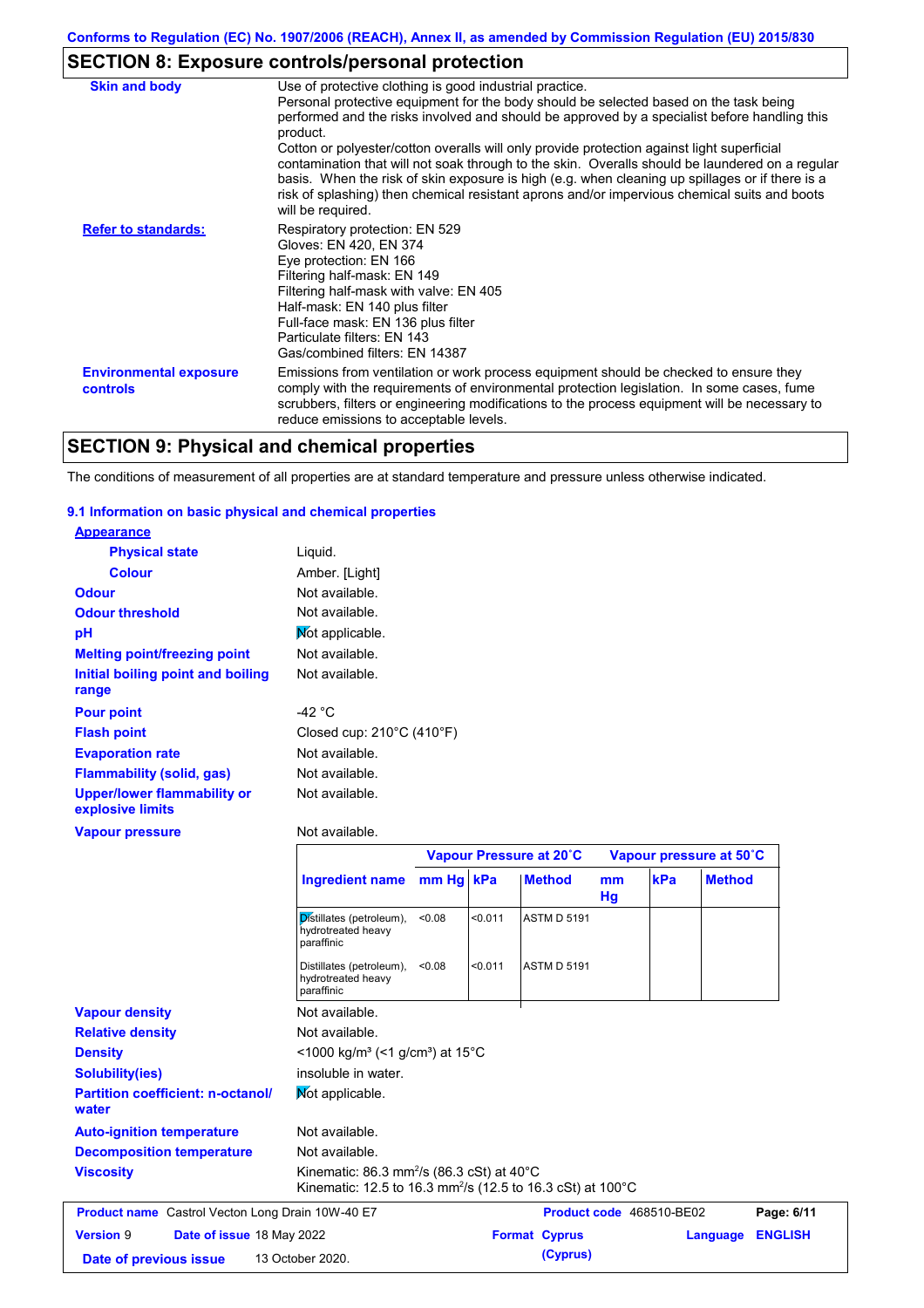|                                             | <u>CONTOMIS to Requiation (EC) NO. 1907/2000 (REACH), Annex II, as amended by Commission Requiation (EO) 2019/050</u>                                                   |
|---------------------------------------------|-------------------------------------------------------------------------------------------------------------------------------------------------------------------------|
|                                             | <b>SECTION 9: Physical and chemical properties</b>                                                                                                                      |
| <b>Explosive properties</b>                 | Not available.                                                                                                                                                          |
| <b>Oxidising properties</b>                 | Not available.                                                                                                                                                          |
| <b>Particle characteristics</b>             |                                                                                                                                                                         |
| <b>Median particle size</b>                 | Mot applicable.                                                                                                                                                         |
| 9.2 Other information                       |                                                                                                                                                                         |
| No additional information.                  |                                                                                                                                                                         |
| <b>SECTION 10: Stability and reactivity</b> |                                                                                                                                                                         |
| <b>10.1 Reactivity</b>                      | No specific test data available for this product. Refer to Conditions to avoid and Incompatible<br>materials for additional information.                                |
| <b>10.2 Chemical stability</b>              | The product is stable.                                                                                                                                                  |
| 10.3 Possibility of<br>hazardous reactions  | Under normal conditions of storage and use, hazardous reactions will not occur.<br>Under normal conditions of storage and use, hazardous polymerisation will not occur. |
| <b>10.4 Conditions to avoid</b>             | Avoid all possible sources of ignition (spark or flame).                                                                                                                |

#### **10.6 Hazardous**  Under normal conditions of storage and use, hazardous decomposition products should not be produced. **10.5 Incompatible materials** Reactive or incompatible with the following materials: oxidising materials.

# **SECTION 11: Toxicological information**

### **11.1 Information on toxicological effects**

**decomposition products**

| <b>Product/ingredient name</b>                                                                                                         |                                                                                                                                                           | Oral (mg/<br>kg) | <b>Dermal</b><br>(mg/kg) | <b>Inhalation</b><br>(gases)<br>(ppm) | <b>Inhalation</b><br>(vapours)<br>(mg/l) | <b>Inhalation</b><br><b>(dusts)</b><br>and mists)<br>(mg/l) |  |
|----------------------------------------------------------------------------------------------------------------------------------------|-----------------------------------------------------------------------------------------------------------------------------------------------------------|------------------|--------------------------|---------------------------------------|------------------------------------------|-------------------------------------------------------------|--|
| Phosphorodithioic acid, mixed O,O-bis(sec-Bu and<br>isooctyl) esters, zinc salts                                                       |                                                                                                                                                           | 2500             | N/A                      | N/A                                   | N/A                                      | N/A                                                         |  |
| Long chain alkyl phenol                                                                                                                |                                                                                                                                                           | 2500             | N/A                      | N/A                                   | N/A                                      | N/A                                                         |  |
| <b>Information on likely</b><br>routes of exposure                                                                                     | Routes of entry anticipated: Dermal, Inhalation.                                                                                                          |                  |                          |                                       |                                          |                                                             |  |
| <b>Potential acute health effects</b>                                                                                                  |                                                                                                                                                           |                  |                          |                                       |                                          |                                                             |  |
| <b>Inhalation</b>                                                                                                                      | Vapour inhalation under ambient conditions is not normally a problem due to low vapour<br>pressure.                                                       |                  |                          |                                       |                                          |                                                             |  |
| <b>Ingestion</b>                                                                                                                       | No known significant effects or critical hazards.                                                                                                         |                  |                          |                                       |                                          |                                                             |  |
| <b>Skin contact</b>                                                                                                                    | Defatting to the skin. May cause skin dryness and irritation. Not considered a skin sensitizer.<br>Based on data available for this or related materials. |                  |                          |                                       |                                          |                                                             |  |
| <b>Eye contact</b>                                                                                                                     | Not classified as an eye irritant. Based on data available for this or related materials.                                                                 |                  |                          |                                       |                                          |                                                             |  |
| Symptoms related to the physical, chemical and toxicological characteristics                                                           |                                                                                                                                                           |                  |                          |                                       |                                          |                                                             |  |
| <b>Inhalation</b>                                                                                                                      | No specific data.                                                                                                                                         |                  |                          |                                       |                                          |                                                             |  |
| <b>Ingestion</b>                                                                                                                       | No specific data.                                                                                                                                         |                  |                          |                                       |                                          |                                                             |  |
| <b>Skin contact</b>                                                                                                                    | Adverse symptoms may include the following:<br>irritation<br>dryness<br>cracking                                                                          |                  |                          |                                       |                                          |                                                             |  |
| <b>Eye contact</b>                                                                                                                     | No specific data.                                                                                                                                         |                  |                          |                                       |                                          |                                                             |  |
| Delayed and immediate effects as well as chronic effects from short and long-term exposure                                             |                                                                                                                                                           |                  |                          |                                       |                                          |                                                             |  |
| <b>Inhalation</b><br>Overexposure to the inhalation of airborne droplets or aerosols may cause irritation of the<br>respiratory tract. |                                                                                                                                                           |                  |                          |                                       |                                          |                                                             |  |
| <b>Ingestion</b>                                                                                                                       | Ingestion of large quantities may cause nausea and diarrhoea.                                                                                             |                  |                          |                                       |                                          |                                                             |  |
| <b>Skin contact</b>                                                                                                                    | Prolonged or repeated contact can defat the skin and lead to irritation and/or dermatitis.                                                                |                  |                          |                                       |                                          |                                                             |  |
| <b>Eye contact</b>                                                                                                                     | Potential risk of transient stinging or redness if accidental eye contact occurs.                                                                         |                  |                          |                                       |                                          |                                                             |  |
| <b>Potential chronic health effects</b>                                                                                                |                                                                                                                                                           |                  |                          |                                       |                                          |                                                             |  |

| <b>Product name</b> Castrol Vecton Long Drain 10W-40 E7 |  |                                  |  | <b>Product code</b> 468510-BE02 | Page: 7/11              |  |
|---------------------------------------------------------|--|----------------------------------|--|---------------------------------|-------------------------|--|
| <b>Version 9</b>                                        |  | <b>Date of issue 18 May 2022</b> |  | <b>Format Cyprus</b>            | <b>Language ENGLISH</b> |  |
| Date of previous issue                                  |  | 13 October 2020.                 |  | (Cyprus)                        |                         |  |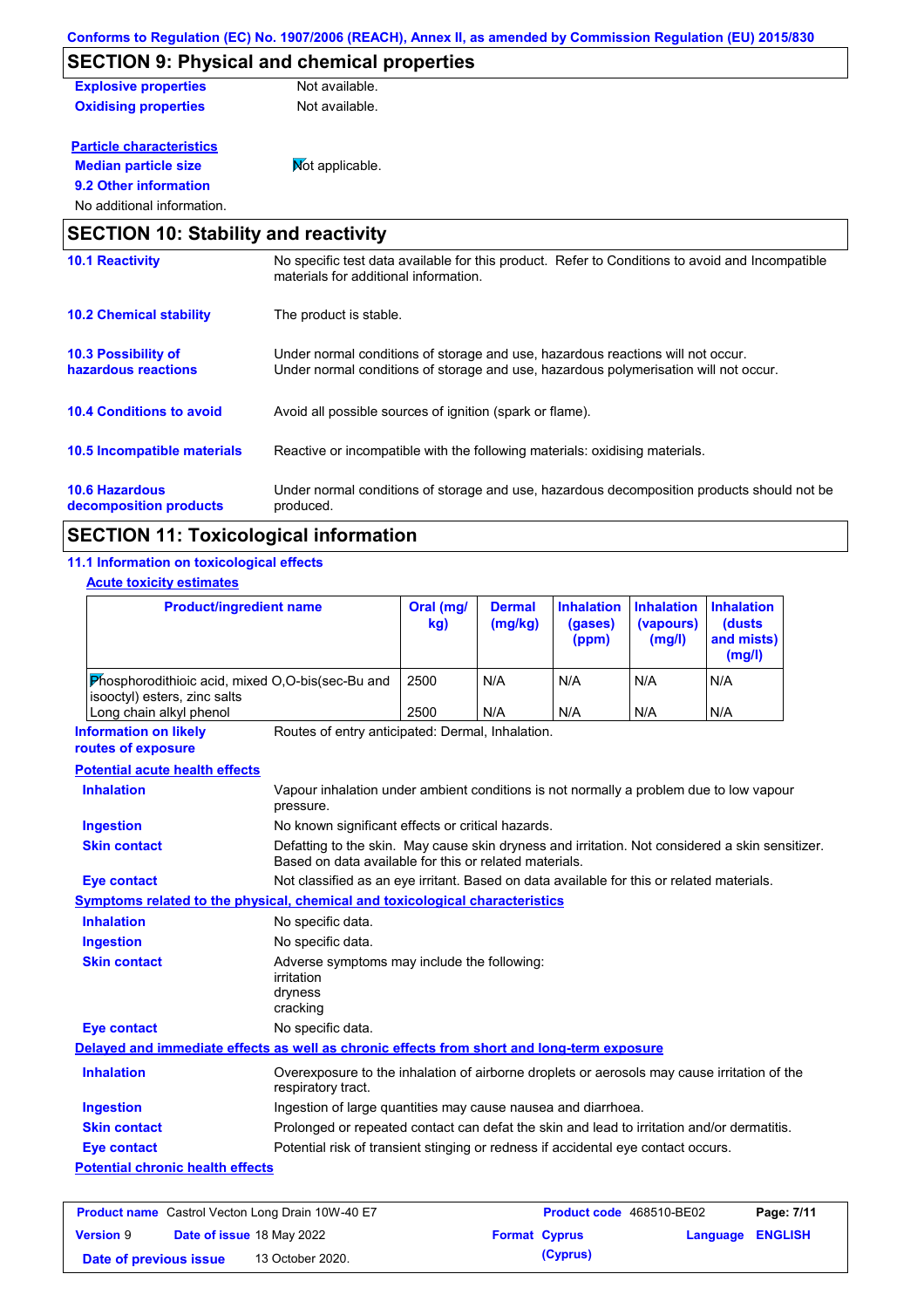# **SECTION 11: Toxicological information**

| General                      | USED ENGINE OILS<br>Combustion products resulting from the operation of internal combustion engines contaminate<br>engine oils during use. Used engine oil may contain hazardous components which have the<br>potential to cause skin cancer. Frequent or prolonged contact with all types and makes of used<br>engine oil must therefore be avoided and a high standard of personal hygiene maintained. |
|------------------------------|----------------------------------------------------------------------------------------------------------------------------------------------------------------------------------------------------------------------------------------------------------------------------------------------------------------------------------------------------------------------------------------------------------|
| <b>Carcinogenicity</b>       | No known significant effects or critical hazards.                                                                                                                                                                                                                                                                                                                                                        |
| <b>Mutagenicity</b>          | No known significant effects or critical hazards.                                                                                                                                                                                                                                                                                                                                                        |
| <b>Developmental effects</b> | No known significant effects or critical hazards.                                                                                                                                                                                                                                                                                                                                                        |
| <b>Fertility effects</b>     | No known significant effects or critical hazards.                                                                                                                                                                                                                                                                                                                                                        |

# **SECTION 12: Ecological information**

### **12.1 Toxicity**

**Environmental hazards** Not classified as dangerous

#### **12.2 Persistence and degradability**

Partially biodegradable.

### **12.3 Bioaccumulative potential**

This product is not expected to bioaccumulate through food chains in the environment.

| <b>12.4 Mobility in soil</b>                                  |                                                                      |
|---------------------------------------------------------------|----------------------------------------------------------------------|
| <b>Soil/water partition</b><br>coefficient (K <sub>oc</sub> ) | Not available.                                                       |
| <b>Mobility</b>                                               | Spillages may penetrate the soil causing ground water contamination. |

#### **12.5 Results of PBT and vPvB assessment**

Product does not meet the criteria for PBT or vPvB according to Regulation (EC) No. 1907/2006, Annex XIII.

| 12.6 Other adverse effects          |           |  |  |  |  |
|-------------------------------------|-----------|--|--|--|--|
| <b>Other ecological information</b> | Spills ma |  |  |  |  |

Spills may form a film on water surfaces causing physical damage to organisms. Oxygen transfer could also be impaired.

## **SECTION 13: Disposal considerations**

### **13.1 Waste treatment methods**

**Methods of disposal**

**Product**

Where possible, arrange for product to be recycled. Dispose of via an authorised person/ licensed waste disposal contractor in accordance with local regulations.

### **Hazardous waste** Yes.

|  | European waste catalogue (EWC) |  |
|--|--------------------------------|--|
|  |                                |  |

| Waste code | <b>Waste designation</b>                |  |
|------------|-----------------------------------------|--|
| $130208*$  | other engine, gear and lubricating oils |  |

However, deviation from the intended use and/or the presence of any potential contaminants may require an alternative waste disposal code to be assigned by the end user.

| <b>Packaging</b>           |                                                                                                                                                                                                                                                                                                                                                                                                                                                                                                 |
|----------------------------|-------------------------------------------------------------------------------------------------------------------------------------------------------------------------------------------------------------------------------------------------------------------------------------------------------------------------------------------------------------------------------------------------------------------------------------------------------------------------------------------------|
| <b>Methods of disposal</b> | Where possible, arrange for product to be recycled. Dispose of via an authorised person/<br>licensed waste disposal contractor in accordance with local regulations.                                                                                                                                                                                                                                                                                                                            |
| <b>Special precautions</b> | This material and its container must be disposed of in a safe way. Care should be taken when<br>handling emptied containers that have not been cleaned or rinsed out. Empty containers or<br>liners may retain some product residues. Empty containers represent a fire hazard as they may<br>contain flammable product residues and vapour. Never weld, solder or braze empty containers.<br>Avoid dispersal of spilt material and runoff and contact with soil, waterways, drains and sewers. |
| <b>References</b>          | Commission 2014/955/EU<br>Directive 2008/98/EC                                                                                                                                                                                                                                                                                                                                                                                                                                                  |

| <b>Product name</b> Castrol Vecton Long Drain 10W-40 E7 |  | <b>Product code</b> 468510-BE02  |  | Page: 8/11           |                         |  |
|---------------------------------------------------------|--|----------------------------------|--|----------------------|-------------------------|--|
| <b>Version 9</b>                                        |  | <b>Date of issue 18 May 2022</b> |  | <b>Format Cyprus</b> | <b>Language ENGLISH</b> |  |
| Date of previous issue                                  |  | 13 October 2020.                 |  | (Cyprus)             |                         |  |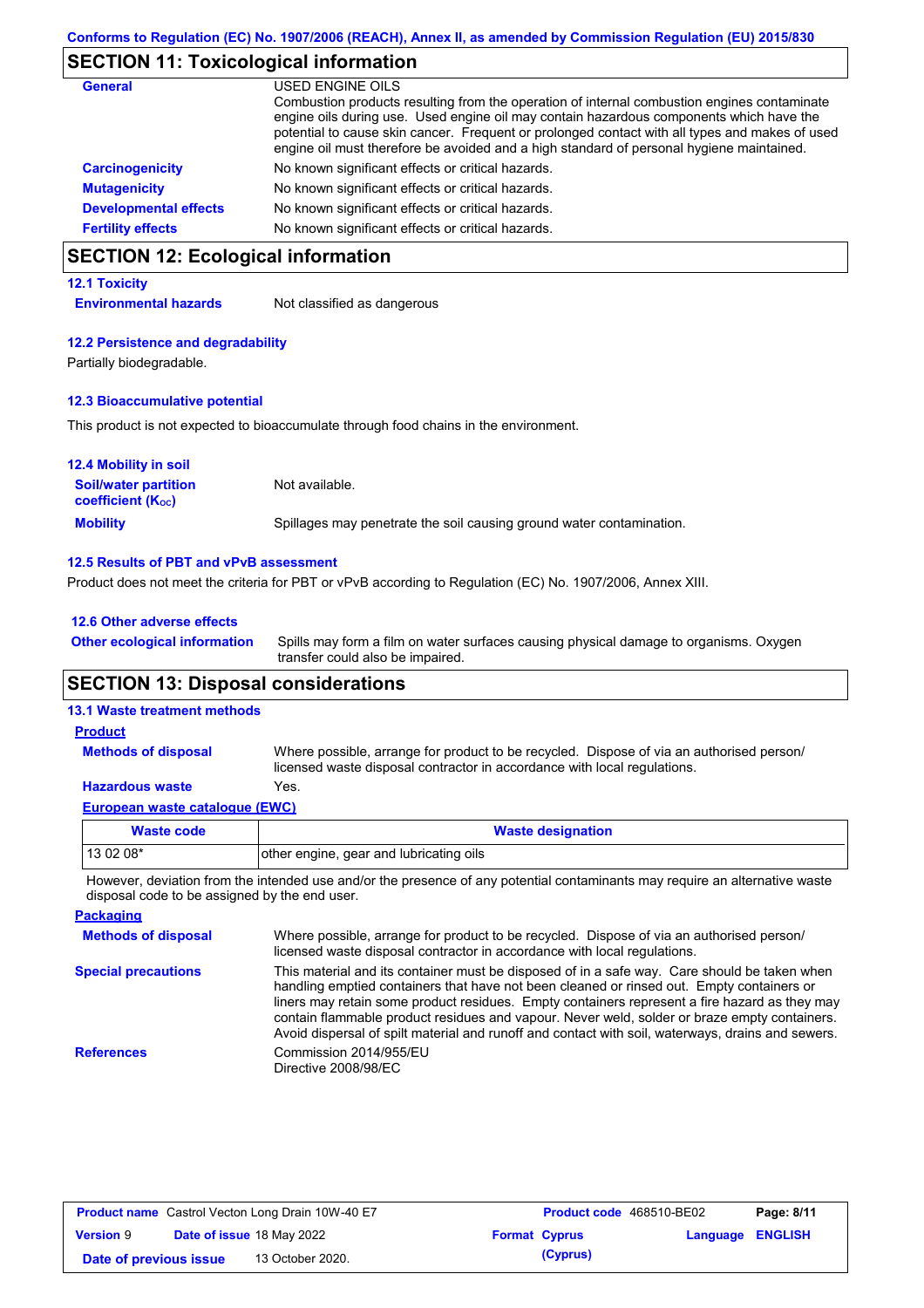#### - - - - - - - - - Not regulated. Not regulated. Not regulated. - - - **SECTION 14: Transport information ADR/RID IMDG IATA 14.1 UN number 14.2 UN proper shipping name 14.3 Transport hazard class(es) 14.4 Packing group ADN Additional information 14.5 Environmental hazards** No. 1980 | No. 1980 | No. 1980 | No. 1980 | No. 1980 | No. 1980 | No. 1980 | No. 1980 | No. 1980 | No. 1980 | Not regulated. - -<br>No. - -

**14.6 Special precautions for user** Not available.

**14.7 Transport in bulk according to IMO instruments**

Not available.

# **SECTION 15: Regulatory information**

**Other regulations REACH Status** The company, as identified in Section 1, sells this product in the EU in compliance with the current requirements of REACH. **15.1 Safety, health and environmental regulations/legislation specific for the substance or mixture EU Regulation (EC) No. 1907/2006 (REACH) Annex XIV - List of substances subject to authorisation Substances of very high concern** None of the components are listed. At least one component is not listed. At least one component is not listed. At least one component is not listed. At least one component is not listed. At least one component is not listed. All components are listed or exempted. At least one component is not listed. **United States inventory (TSCA 8b) Australia inventory (AIIC) Canada inventory China inventory (IECSC) Japan inventory (CSCL) Korea inventory (KECI) Philippines inventory (PICCS) Taiwan Chemical Substances Inventory (TCSI) All components are listed or exempted. Ozone depleting substances (1005/2009/EU)** Not listed. **Prior Informed Consent (PIC) (649/2012/EU)** None of the components are listed. **Annex XIV EU Regulation (EC) No. 1907/2006 (REACH) Annex XVII - Restrictions on the manufacture, placing on the market and use of certain dangerous substances, mixtures and articles** Not applicable. **Product name**

| <b>Product name</b> Castrol Vecton Long Drain 10W-40 E7 |                                  | Product code 468510-BE02 |  | Page: 9/11           |                         |  |
|---------------------------------------------------------|----------------------------------|--------------------------|--|----------------------|-------------------------|--|
| <b>Version 9</b>                                        | <b>Date of issue 18 May 2022</b> |                          |  | <b>Format Cyprus</b> | <b>Language ENGLISH</b> |  |
| Date of previous issue                                  |                                  | 13 October 2020.         |  | (Cyprus)             |                         |  |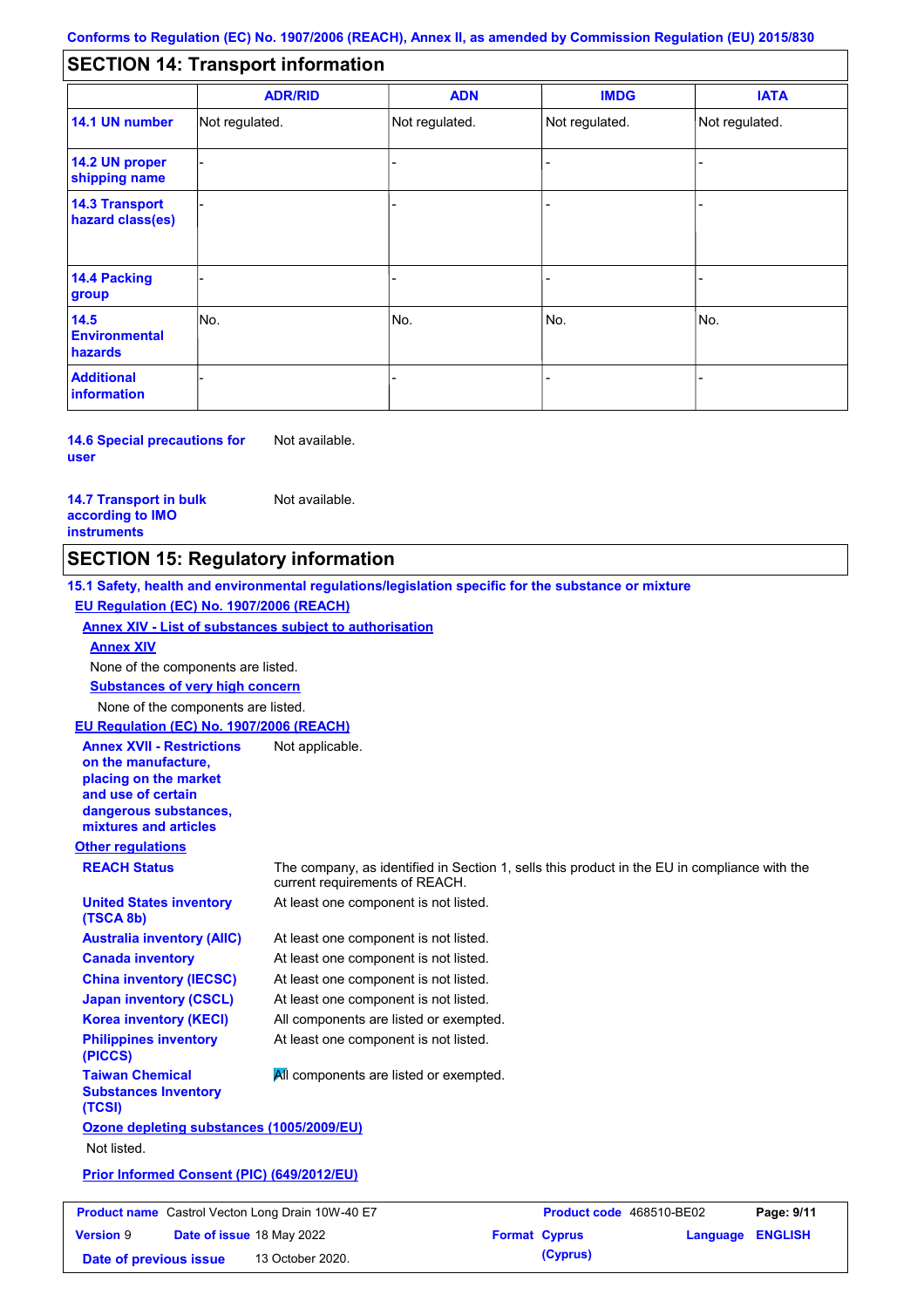# **SECTION 15: Regulatory information**

Not listed.

**Persistent Organic Pollutants** Not listed.

### **EU - Water framework directive - Priority substances**

None of the components are listed.

### **Seveso Directive**

This product is not controlled under the Seveso Directive.

| <b>15.2 Chemical safety</b> | A Chemical Safety Assessment has been carried out for one or more of the substances within  |
|-----------------------------|---------------------------------------------------------------------------------------------|
| assessment                  | this mixture. A Chemical Safety Assessment has not been carried out for the mixture itself. |

# **SECTION 16: Other information**

| <b>Abbreviations and acronyms</b> | ADN = European Provisions concerning the International Carriage of Dangerous Goods by    |
|-----------------------------------|------------------------------------------------------------------------------------------|
|                                   | Inland Waterway                                                                          |
|                                   | ADR = The European Agreement concerning the International Carriage of Dangerous Goods by |
|                                   | Road                                                                                     |
|                                   | ATE = Acute Toxicity Estimate                                                            |
|                                   | <b>BCF</b> = Bioconcentration Factor                                                     |
|                                   | CAS = Chemical Abstracts Service                                                         |
|                                   | CLP = Classification, Labelling and Packaging Regulation [Regulation (EC) No. 1272/2008] |
|                                   | CSA = Chemical Safety Assessment                                                         |
|                                   | CSR = Chemical Safety Report                                                             |
|                                   | DMEL = Derived Minimal Effect Level                                                      |
|                                   | DNEL = Derived No Effect Level                                                           |
|                                   | EINECS = European Inventory of Existing Commercial chemical Substances                   |
|                                   | ES = Exposure Scenario                                                                   |
|                                   | EUH statement = CLP-specific Hazard statement                                            |
|                                   | EWC = European Waste Catalogue                                                           |
|                                   | GHS = Globally Harmonized System of Classification and Labelling of Chemicals            |
|                                   | IATA = International Air Transport Association                                           |
|                                   | IBC = Intermediate Bulk Container                                                        |
|                                   | IMDG = International Maritime Dangerous Goods                                            |
|                                   | LogPow = logarithm of the octanol/water partition coefficient                            |
|                                   | MARPOL = International Convention for the Prevention of Pollution From Ships, 1973 as    |
|                                   | modified by the Protocol of 1978. ("Marpol" = marine pollution)                          |
|                                   | OECD = Organisation for Economic Co-operation and Development                            |
|                                   | PBT = Persistent, Bioaccumulative and Toxic                                              |
|                                   | <b>PNEC</b> = Predicted No Effect Concentration                                          |
|                                   | REACH = Registration, Evaluation, Authorisation and Restriction of Chemicals Regulation  |
|                                   | [Regulation (EC) No. 1907/2006]                                                          |
|                                   | RID = The Regulations concerning the International Carriage of Dangerous Goods by Rail   |
|                                   | <b>RRN = REACH Registration Number</b>                                                   |
|                                   | SADT = Self-Accelerating Decomposition Temperature                                       |
|                                   | SVHC = Substances of Very High Concern                                                   |
|                                   | STOT-RE = Specific Target Organ Toxicity - Repeated Exposure                             |
|                                   | STOT-SE = Specific Target Organ Toxicity - Single Exposure                               |
|                                   | TWA = Time weighted average                                                              |
|                                   | $UN = United Nations$                                                                    |
|                                   | $UVCB = Complex\;hydrocarbon\; substance$                                                |
|                                   | VOC = Volatile Organic Compound                                                          |
|                                   | vPvB = Very Persistent and Very Bioaccumulative                                          |
|                                   | Varies = may contain one or more of the following $64741-88-4$ / RRN 01-2119488706-23,   |
|                                   | 64741-89-5 / RRN 01-2119487067-30, 64741-95-3 / RRN 01-2119487081-40, 64741-96-4/ RRN    |
|                                   | 01-2119483621-38, 64742-01-4 / RRN 01-2119488707-21, 64742-44-5 / RRN                    |
|                                   | 01-2119985177-24, 64742-45-6, 64742-52-5 / RRN 01-2119467170-45, 64742-53-6 / RRN        |
|                                   | 01-2119480375-34, 64742-54-7 / RRN 01-2119484627-25, 64742-55-8 / RRN                    |
|                                   | 01-2119487077-29, 64742-56-9 / RRN 01-2119480132-48, 64742-57-0 / RRN                    |
|                                   | 01-2119489287-22, 64742-58-1, 64742-62-7 / RRN 01-2119480472-38, 64742-63-8,             |
|                                   | 64742-65-0 / RRN 01-2119471299-27, 64742-70-7 / RRN 01-2119487080-42, 72623-85-9 /       |
|                                   | RRN 01-2119555262-43, 72623-86-0 / RRN 01-2119474878-16, 72623-87-1 / RRN                |
|                                   | 01-2119474889-13                                                                         |

### **Procedure used to derive the classification according to Regulation (EC) No. 1272/2008 [CLP/GHS]**

| <b>Classification</b>                      |                                                         | <b>Justification</b>     |          |                |  |
|--------------------------------------------|---------------------------------------------------------|--------------------------|----------|----------------|--|
| Not classified.                            |                                                         |                          |          |                |  |
|                                            | <b>Product name</b> Castrol Vecton Long Drain 10W-40 E7 | Product code 468510-BE02 |          | Page: 10/11    |  |
| <b>Version 9</b>                           | Date of issue 18 May 2022                               | <b>Format Cyprus</b>     | Language | <b>ENGLISH</b> |  |
| 13 October 2020.<br>Date of previous issue |                                                         | (Cyprus)                 |          |                |  |